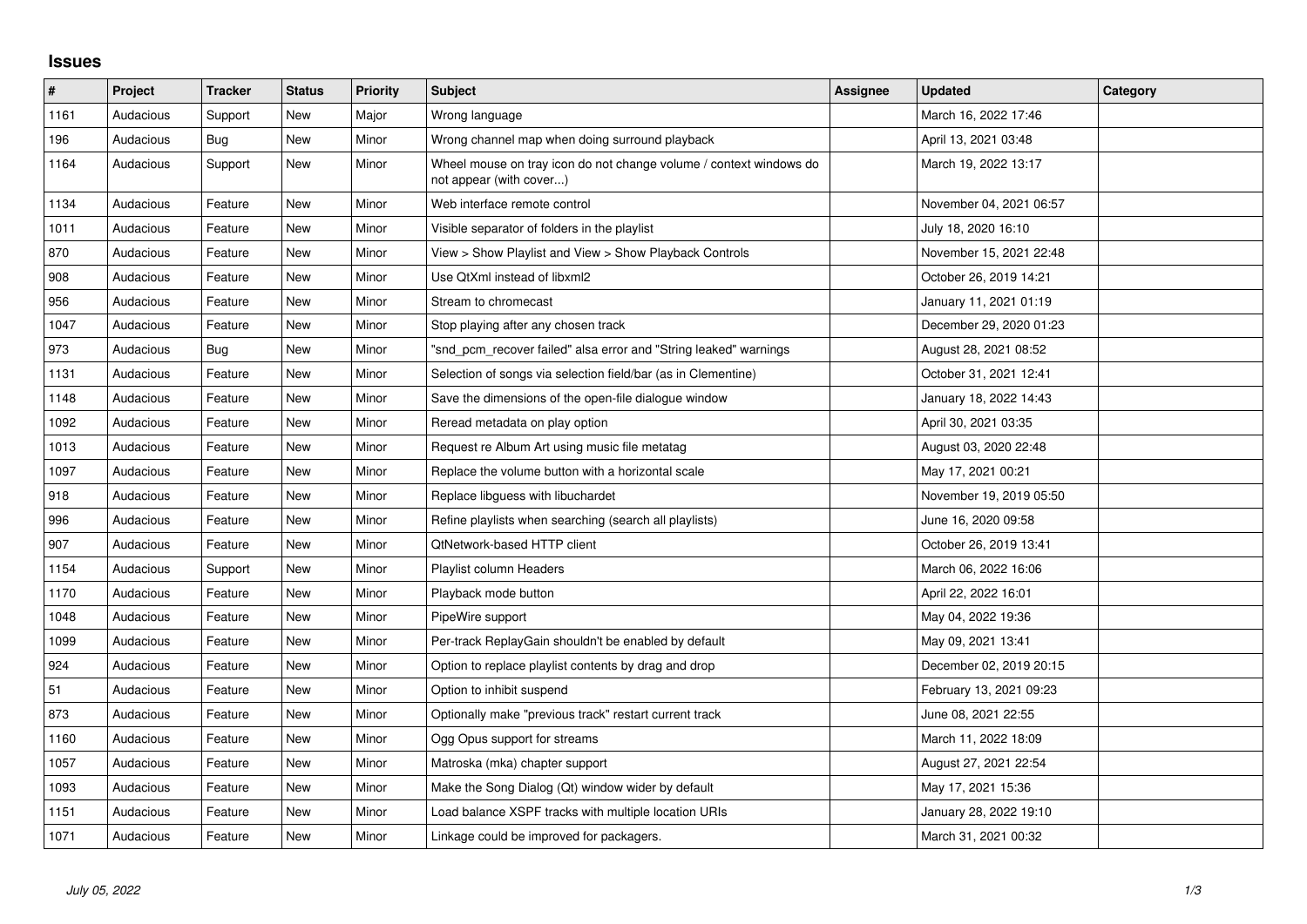| #    | Project   | <b>Tracker</b> | <b>Status</b> | <b>Priority</b> | Subject                                                                                                                                   | <b>Assignee</b> | <b>Updated</b>                      | Category            |
|------|-----------|----------------|---------------|-----------------|-------------------------------------------------------------------------------------------------------------------------------------------|-----------------|-------------------------------------|---------------------|
| 1145 | Audacious | Support        | New           | Minor           | I started to code, I need m-tags support for audacious to tag files<br>witthout tags, and all I need is a (link to a) good documentation* |                 | February 25, 2022 05:01             |                     |
| 500  | Audacious | Feature        | New           | Minor           | fullscreen album art                                                                                                                      |                 | April 08, 2020 19:17                |                     |
| 1130 | Audacious | Feature        | New           | Minor           | folders for tabs in the playlist head (an enhancement suggestion, not a<br>bug)                                                           |                 | October 24, 2021 19:04              |                     |
| 1116 | Audacious | Feature        | New           | Minor           | feature request: miniview mode with QT or GTK interace                                                                                    |                 | February 08, 2022 06:53             |                     |
| 1067 | Audacious | Feature        | New           | Minor           | Equalizer adjustments are coarse.                                                                                                         |                 | February 11, 2021 10:09             |                     |
| 955  | Audacious | Feature        | New           | Minor           | Enqueue option                                                                                                                            |                 | April 09, 2020 03:54                |                     |
| 864  | Audacious | Feature        | New           | Minor           | Drag/drop songs into playlists displayed in the Playlist Manager                                                                          |                 | October 29, 2019 02:14              |                     |
| 1095 | Audacious | Feature        | <b>New</b>    | Minor           | Ctrl + $Z$ / R to undo / redo changes to playlist                                                                                         |                 | May 07, 2021 18:42                  |                     |
| 889  | Audacious | Feature        | New           | Minor           | Crossfade settings: is it possible to increase the upper limit?                                                                           |                 | May 18, 2019 20:49                  |                     |
| 760  | Audacious | <b>Bug</b>     | New           | Major           | Credits for some pre-Transifex translators are missing                                                                                    |                 | December 13, 2017 14:19             |                     |
| 882  | Audacious | Feature        | New           | Minor           | Consider adding vgmstream plugin                                                                                                          |                 | April 07, 2021 00:47                |                     |
| 883  | Audacious | Feature        | New           | Minor           | Consider adding USF plugin                                                                                                                |                 | April 07, 2021 01:00                |                     |
| 987  | Audacious | Feature        | <b>New</b>    | Minor           | Closing of Search Library tool by same method as opening it                                                                               |                 | May 13, 2020 00:15                  |                     |
| 1096 | Audacious | Feature        | New           | Minor           | Calculate and show selection stats in the status bar                                                                                      |                 | May 10, 2021 03:06                  |                     |
| 1091 | Audacious | Feature        | New           | Minor           | Built-in lyrics support                                                                                                                   |                 | April 28, 2021 18:24                |                     |
| 784  | Audacious | <b>Bug</b>     | New           | Minor           | Audio jumps at the start of some tracks when playing CUE+TTA files                                                                        |                 | April 10, 2018 02:46                |                     |
| 1121 | Audacious | Feature        | New           | Minor           | Allow for easy searching through music for data with diacritics                                                                           |                 | August 05, 2021 08:06               |                     |
| 1066 | Audacious | Feature        | <b>New</b>    | Minor           | Allow Equalizer window to be resized.                                                                                                     |                 | February 11, 2021 10:05             |                     |
| 1058 | Audacious | Feature        | New           | Minor           | Allow changing the language/locale in settings                                                                                            |                 | January 30, 2021 18:11              |                     |
| 899  | Audacious | Feature        | New           | Minor           | Album art (cover) as an additional columun in Qt version                                                                                  |                 | August 28, 2019 10:20               |                     |
| 995  | Audacious | Feature        | New           | Minor           | Add star rating to songs                                                                                                                  |                 | June 16, 2020 09:56                 |                     |
| 1119 | Audacious | Feature        | New           | Minor           | ADD ability to silence internet radio timeout Error dialog popup                                                                          |                 | July 31, 2021 18:36                 |                     |
| 998  | Audacious | Feature        | New           | <b>Trivial</b>  | aacgain in aac / r128 in opus                                                                                                             |                 | June 01, 2021 10:44                 |                     |
| 859  | Audacious | Bug            | New           | Minor           | wsz skins cannot be used on Windows                                                                                                       |                 | January 01, 2020 02:48              | win32               |
| 1101 | Audacious | Feature        | <b>New</b>    | Major           | Please add media shortcut keys for Windows 10                                                                                             |                 | December 03, 2021 16:31             | win32               |
| 969  | Audacious | Feature        | <b>New</b>    | Minor           | streamtuner plugin: Please add column-sortability, or at least sort<br>alphabetically by 1st column                                       |                 | June 16, 2020 09:54                 | plugins/streamtuner |
| 975  | Audacious | <b>Bug</b>     | New           | Minor           | Segfault/leak on exit with streamtuner enabled                                                                                            |                 | Ariadne Conill   May 01, 2020 00:17 | plugins/streamtuner |
| 1088 | Audacious | Feature        | New           | Minor           | plugin: status icon: ADD option to select tray mouse Middle Click action                                                                  |                 | April 11, 2021 12:05                | plugins/statusicon  |
| 943  | Audacious | Feature        | New           | Minor           | Being able to add several folders to the library, and arrange that<br>Audacious recognizes symlinks                                       |                 | March 23, 2020 15:41                | plugins/search tool |
| 429  | Audacious | Feature        | New           | Minor           | Please enable scrobbling to libre.fm in Scrobbler 2.0                                                                                     |                 | September 02, 2019 10:35            | plugins/scrobbler2  |